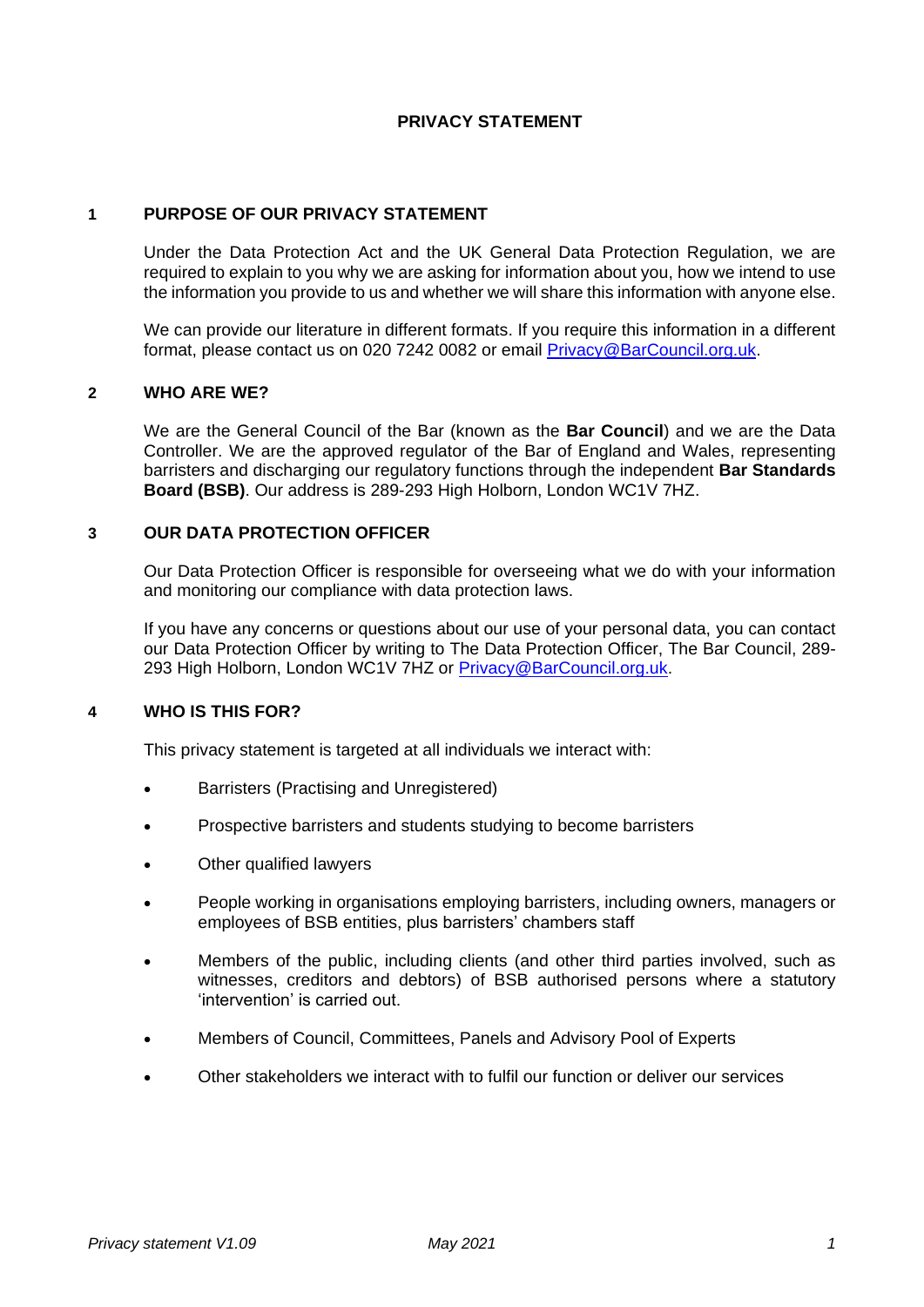# **5 WHY ARE WE COLLECTING YOUR INFORMATION?**

We are collecting your information to comply with our obligations as the statutory approved regulator for the Bar of England and Wales and to carry out our representative and regulatory functions.

The Bar Council promotes:

- the Bar's high-quality specialist advocacy and advisory services;
- fair access to justice for all;
- the highest standards of ethics, equality and diversity across the profession; and
- the development of business opportunities for barristers at home and abroad.

The Bar Standards Board objectives as laid out in the Legal Services Act are:

- protecting and promoting the public interest;
- supporting the constitutional principle of the rule of law;
- improving access to justice:
- protecting and promoting the interests of consumers;
- promoting competition in the provision of services;
- encouraging an independent, strong, diverse and effective legal profession;
- increasing public understanding of citizens' legal rights and duties; and
- promoting and maintaining adherence to the professional principles.

### **6 WHAT INFORMATION ARE WE COLLECTING?**

All the information we collect about you will be stored and used by us in accordance with this privacy statement and in accordance with your rights as described in Section 13 of this statement under the Data Protection Act and the UK General Data Protection Regulation.

### *Personal data*

The information which we process about you is collected:

- when you complete an online form, or update your details on the Bar Council, the Bar Standards Board, the My Bar or the Direct Access Portal websites;
- when you complete an online form or update your details on websites provided in conjunction with the Bar Council such as the Pupillage Gateway;
- when you submit an application or form to us online or manually:
- when you complete a survey or otherwise provide us with information for research purposes;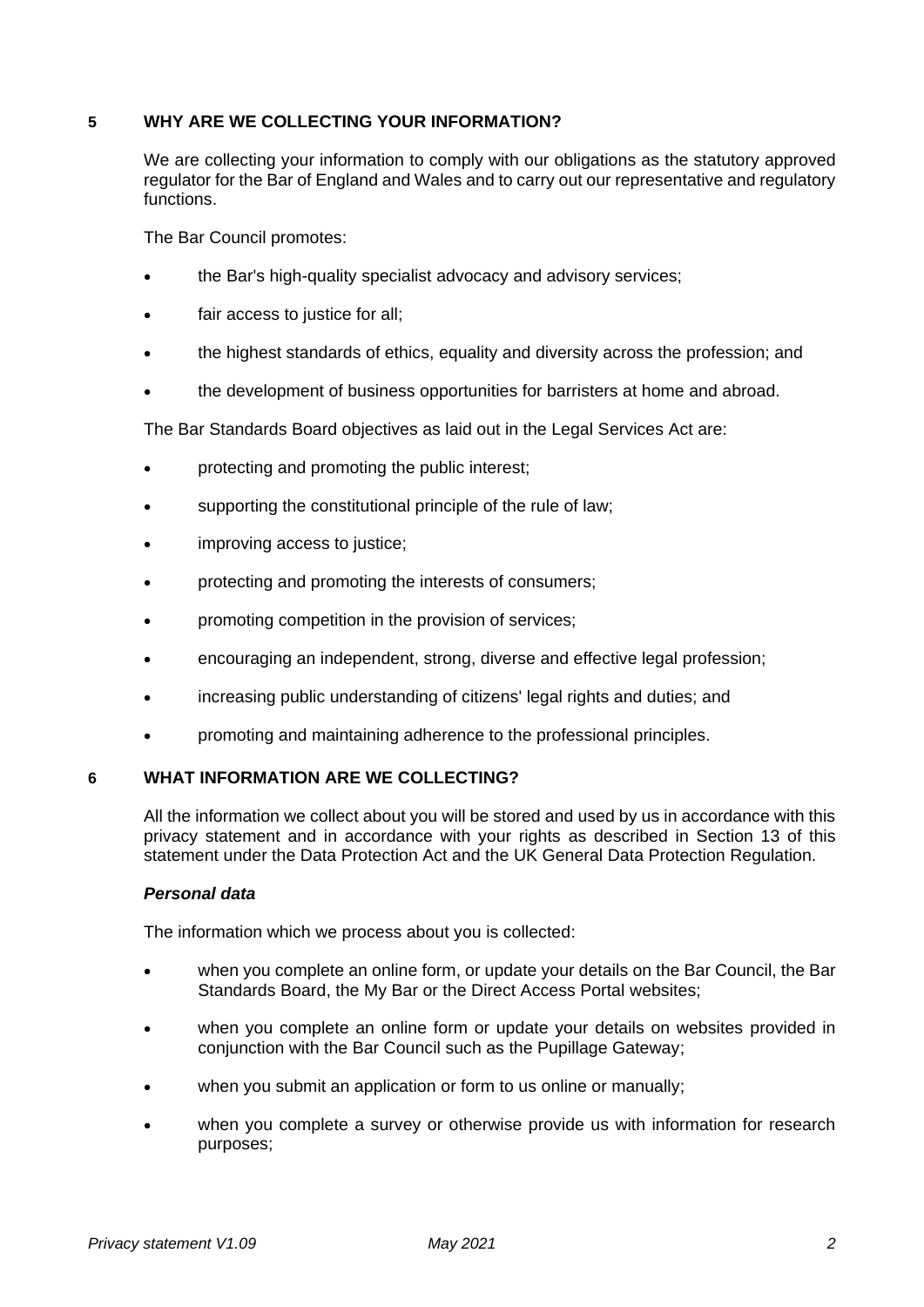- when you contact the Bar Council or the Bar Standards Board by email, post, telephone or fax;
- when you contact by telephone, we may record telephone conversations to provide reasonable adjustments you have requested;
- from persons duly authorised by you, such as your employer, or a clerk or administrator at your chambers, to provide information on your behalf; when we receive information and reports about conduct, or are investigating such information or reports, provided to us by yourself or third parties;
- when we carry out a statutory 'intervention' into a BSB Authorised Person. which involves taking control of the practice of an Authorised Person in the interests of clients and the public.
- when you provide services to us or undertake activities which form part of your obligations under the terms of your appointment or our contractual terms;
- when we administer our appointment, recruitment and appraisal processes for Council, Committee, Panel and Advisory Pool of Experts members;
- if you visit our office, your image may be captured on our closed-circuit television (CCTV) operating at the entrance to each of our floors, primarily for security and safety purposes. Images are viewed on a live feed and stored securely for 30 days, when they are overwritten. (See our CCTV Policy for more information [link]).
- through cookies on our website (for further information see our Cookies Notice [link])
- IP addresses collected through our websites, these are only stored for 90 days for security reasons and subsequently destroyed.

The information which we collect about you from other sources:

- From the Council of the Inns of Court and the Inns of Court (Students and Call to the Bar datasets)
- from Pearson VUE (Bar Course Aptitude Tests datasets)
- from Pearson VUE and Authorised Education and Training Organisations (Bar Training and Bar Transfer Test datasets)
- Legal Ombudsman (Complaints information)
- Bar Mutual Indemnity Fund (Insurance information)
- Judicial Appointments Commission
- Queen's Counsel Appointments (QC appointment information)
- when obtaining the references from referees you have supplied, for the purpose of confirming your suitability for appointment to committees, panels or expert groups
- Shared Intelligence System (SIS) (a secure electronic platform hosted by the FCA and only available to participating organisations that subscribe to SIS, including regulatory bodies) to search for individuals in relation to our obligations under the Money Laundering Regulations.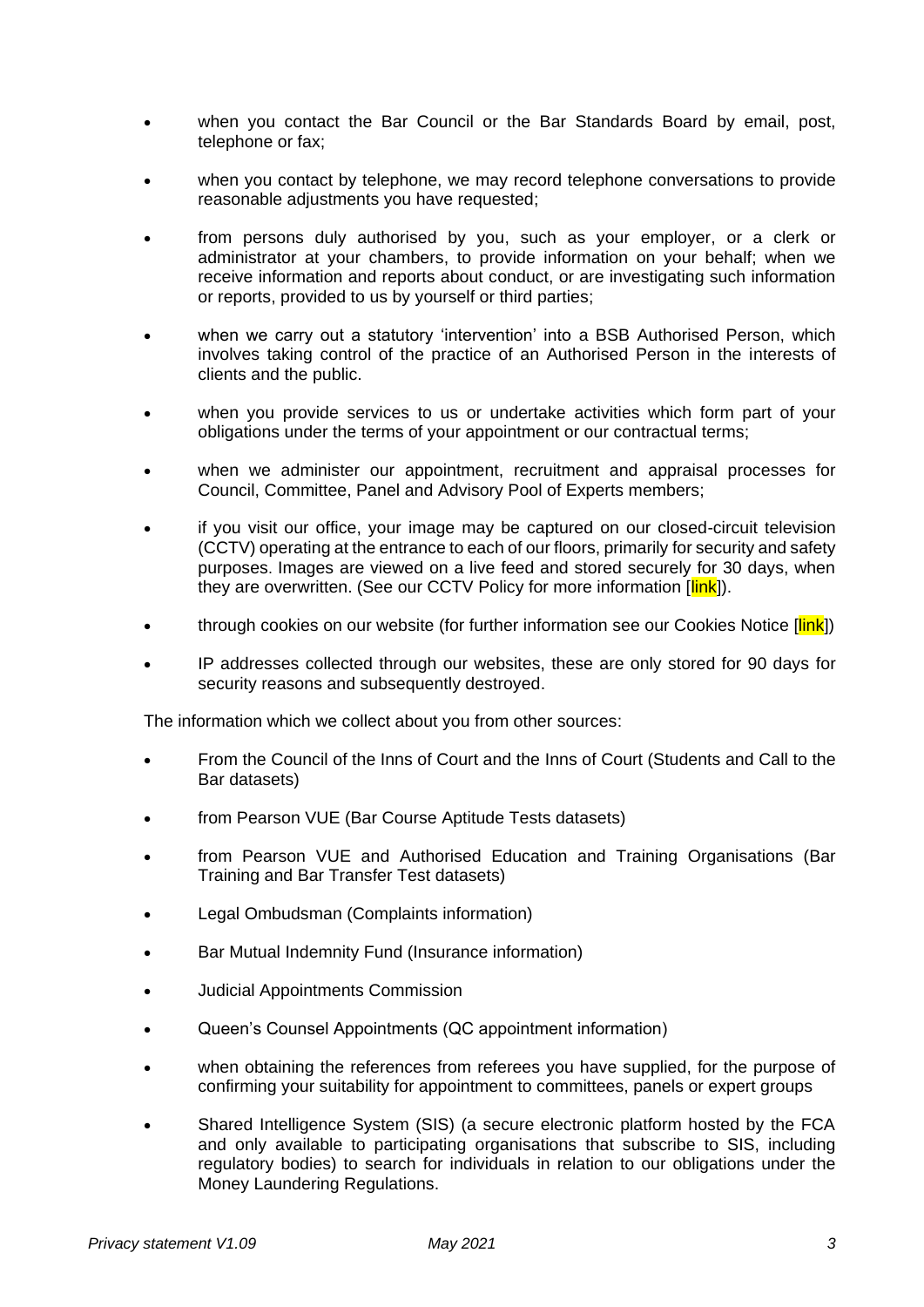The information which we collect about you through the above processes will typically be your name and contact information such as postal address, email address and telephone numbers, your contact history, subscriptions, any application information or report from you and in relation to cookies, your internet log information and visitor behaviour information.

If you take part in online exams run by Pearson VUE using their remote proctoring test services, they may collect facial images of you and ID, such as a driving licence or passport, to authenticate your identity, on our behalf. They may also make video and audio recordings for the purposes of identity verification and to ensure the integrity of the testing process.

If you are a barrister or prospective barrister, we will collect information about your education history and results, Call to the Bar information, practising details, roles and employment positions, qualifications, professional details, rights, entitlements, registrations, subscriptions, applications, authorisations, demographics, complaints and conduct history. Pearson VUE may also pass us your equality and diversity data, if you have provided it to them when taking the Bar Course Aptitude Test (BCAT). Where we carry out a statutory 'intervention' we will also collect client files, employee files and general office files.

### *Special categories of personal data*

Some of the information which we collect to fulfil our public sector equality duties as well as deliver regulatory objectives will be special categories of personal data (also called sensitive personal data) to which greater protection is provided by the data protection laws. The information which falls within this category includes information about:

- disability and health
- sexual orientation and/or gender identity
- a person's racial or ethnic origin
- religious or philosophical beliefs
- membership of a trade union
- political opinions
- genetic data and biometric data (we may collect biometric data to authenticate the identity of those taking online examinations)

### *Information about criminal convictions and offences*

Information about criminal convictions and offences does not fall under the definition of special categories of personal data but it is still afforded greater levels of protection.

# **7 WHAT IS THE LAWFUL BASIS FOR USING YOUR INFORMATION?**

### *Personal data*

In accordance with the data protection laws, we need a "lawful basis" for collecting and using information about you. There are a variety of different lawful bases for processing personal data which are set out in the data protection laws.

The lawful bases on which we rely in order to use the information which we collect about you for the purposes set out in this notice will be: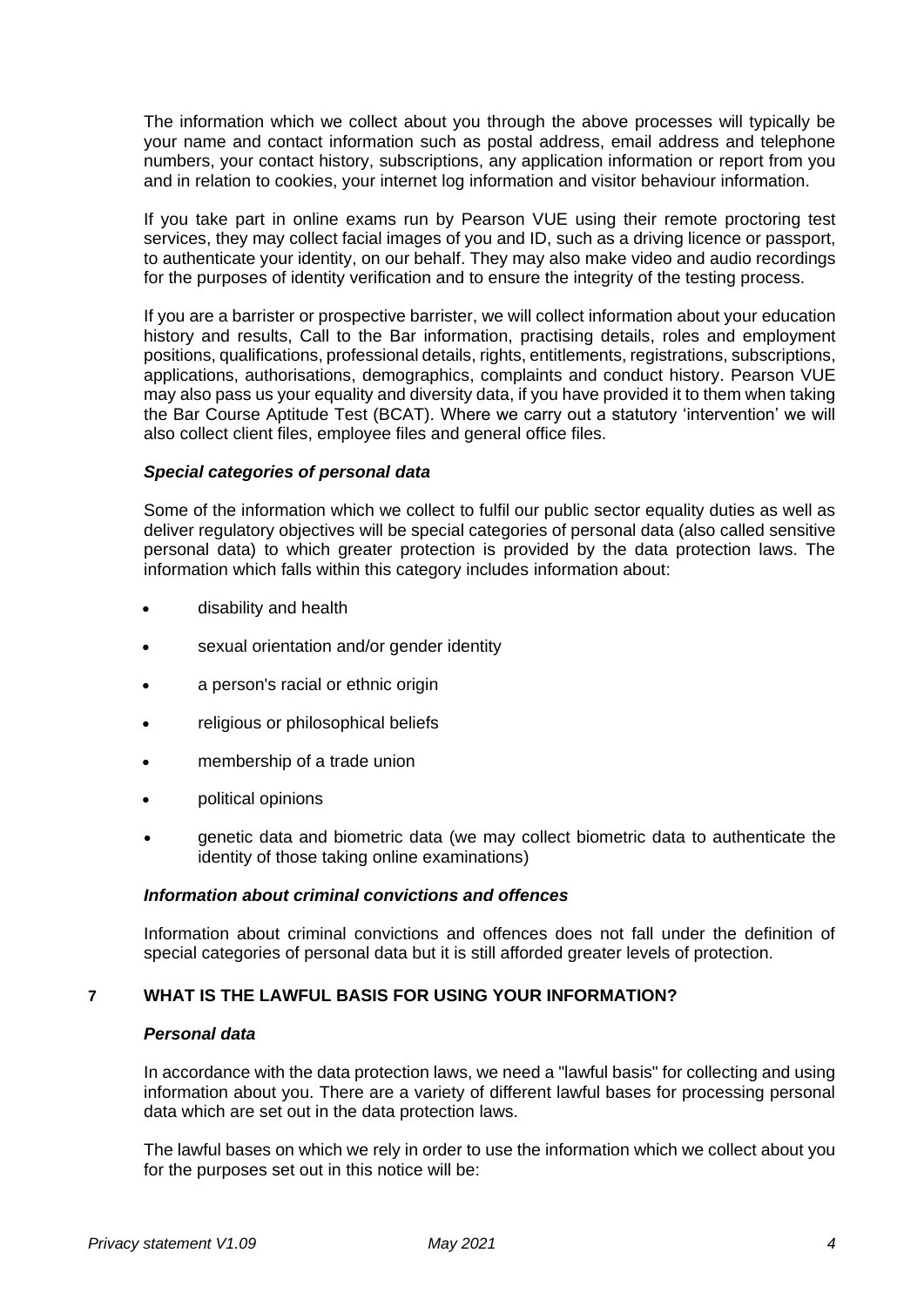- using your information is necessary for the performance of a task carried out in the public interest (to fulfil our statutory regulatory and representative obligations) which we refer to as the "public task" basis; or
- you have provided consent to our use of your information; or
- using your information is necessary to fulfil a contract you have with us, or because you have asked us to take specific steps; or
- using your information is necessary for the pursuing of legitimate interests of the General Council of the Bar and/or the Bar, including the images we record on CCTV.

## *Special categories of personal data*

The lawful basis on which we rely in order to use your sensitive personal data/special categories of personal data which we collect about you will be:

- that it is necessary for the performance of a task carried out in the public interest (to fulfil our statutory regulatory and representative obligations); and
- for reasons of substantial public interest, for the reasons above, and in order to monitor and review the existence or absence of equality of opportunity or treatment.

## *Information about criminal convictions and offences*

The lawful basis on which we rely in order to use information that may relate to any criminal convictions and offences will be:

- that it is necessary for the performance of a task carried out in the public interest (to fulfil our statutory regulatory obligations); and
- for reasons of substantial public interest, specifically, that it is necessary for the exercise of our regulatory functions.

# **8 WHAT ARE WE GOING TO DO WITH YOUR INFORMATION?**

### *Personal data*

The information which you provide to us will be used to deliver the following regulatory and representative functions using the lawful basis of "public task" under our approved regulator status in the Legal Services Act 2007:

### **Regulatory functions delivered by the Bar Standards Board**

- governance, regulatory strategy and policy development, including research;
- authorisation to practise and changes in practising details;
- applications for rights and entitlements or for waiving certain regulatory requirements;
- to enable persons with delegated responsibility for your chambers/employer to complete authorisation to practise forms and procedures on your behalf;
- registration and completion of pupillage;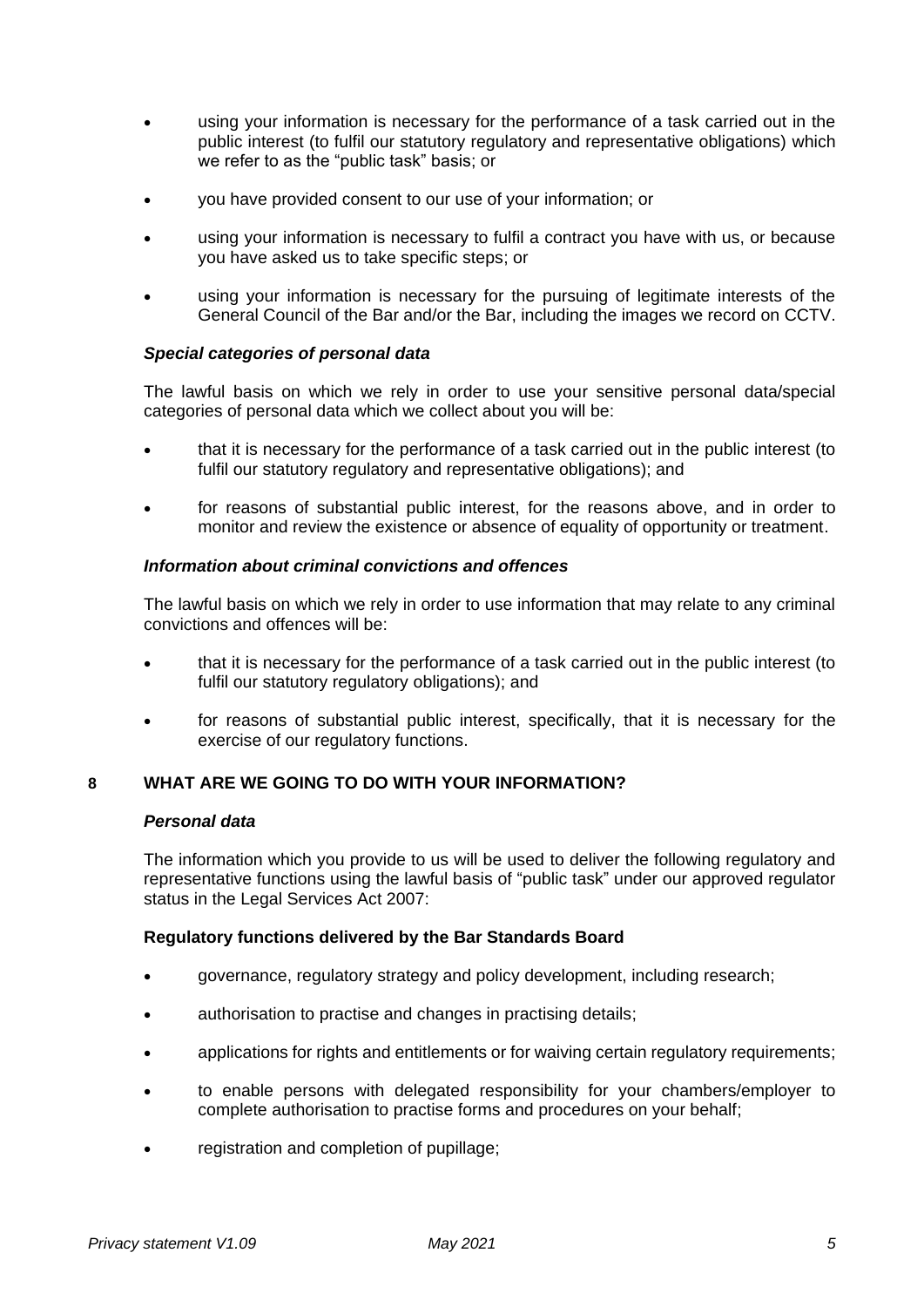- authorisation and regulation of entities (authorised bodies and licensed bodies) including, where appropriate, their owners, managers and employees;
- regulation (including regulatory assurance and supervision) of barristers (and in certain circumstances those employed by barristers) and those qualifying as barristers, authorised bodies, licensed bodies and education and training provision for prospective and current barristers;
- dealing with enquiries, reports about conduct matters, carrying out investigations and taking enforcement action;
- maintaining the Barristers' Register; and
- sending Bar Standards Board Regulatory Updates & Information.

## **Representative function delivered by the Bar Council**

- governance and strategy management and development
- influencing of policy with Government in relation to the administration of justice;
- provision of policy and practical support, guidance and initiatives to barristers on practice management issues and in relation to practises undertaken by barristers;
- provision of policy and practical support, guidance and initiatives to authorised and licensed bodies;
- provision of policy and practical support, guidance and initiatives to support prospective barristers in education and training and upon entry to the Bar;
- the promotion of relations between the approved regulator and relevant national or international bodies, governments or the legal professions of other jurisdictions
- promotion of equality, diversity and social mobility across the profession; and
- for practising barristers, we will use your information, under the lawful basis of legitimate interests, to send representation, policy, support and justice campaign information for the Bar.

**We may seek your consent** to use your information for the following reasons:

- for the administration and communication of events such as the Bar Conference, training and road shows;
- for public relations and marketing purposes directly relating to the profession;
- to keep you up to date with the range of services from our partners, including products and benefits;
- to change mailing preferences in relation to purposes other than our representational or regulatory functions;
- in the case of cookies, it will allow us to provide you with a tailored and appropriate user experience on our website;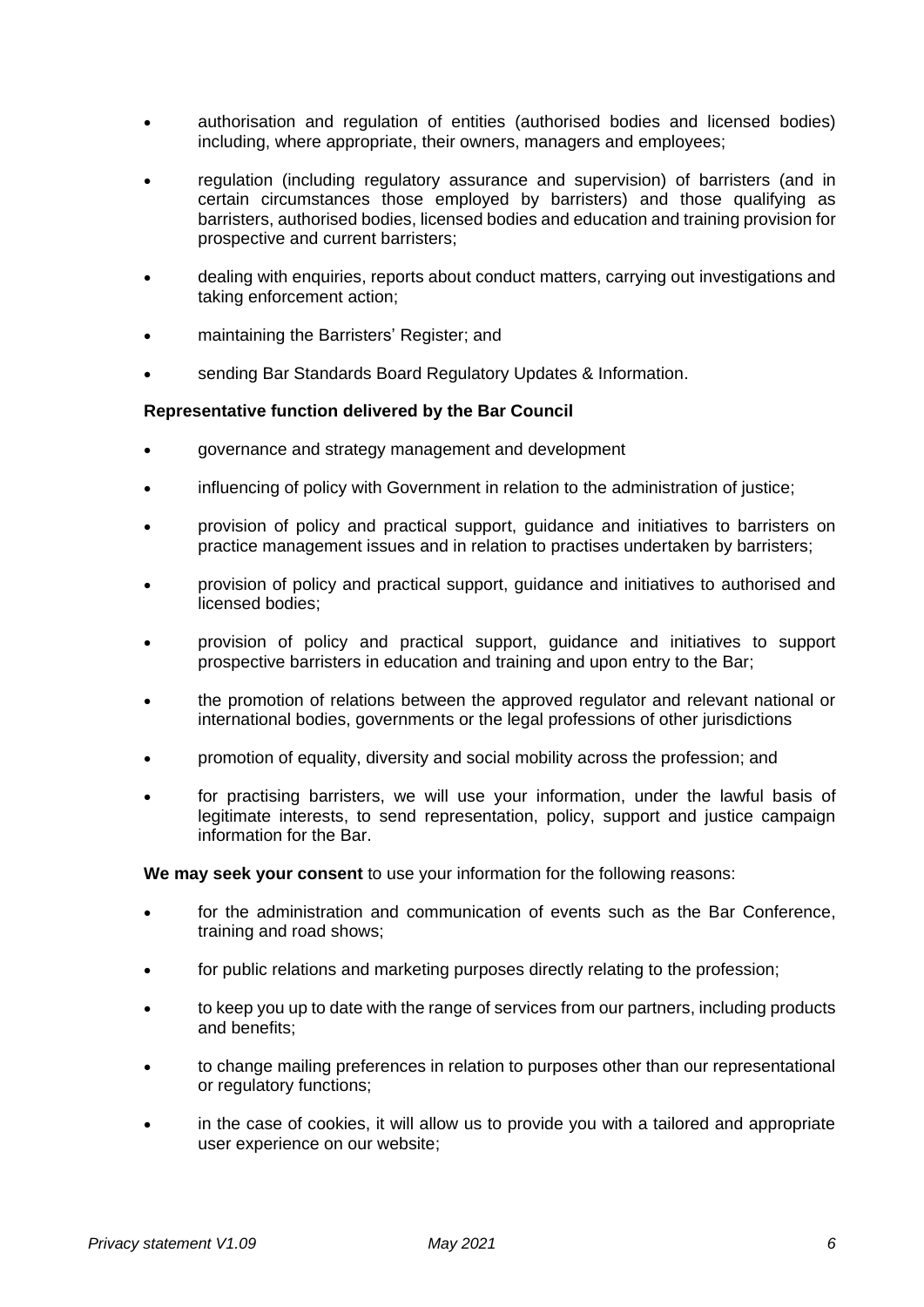- to receive representation, policy, support and justice campaigns for the current and prospective Bar (other than practising barristers)
- to receive regulatory updates and information (other than practising barristers)

If you sign up to pay the Bar Representation Fee, this will include us processing your data for the administration of membership records, such as member services, Xexec benefits and Council magazine subscriptions, although you will have the option to say you don't want to receive these benefits by emailing Member Services at [MemberServices@BarCouncil.org.uk](mailto:MemberServices@BarCouncil.org.uk)

### *Special categories of personal data*

We are committed to ensuring that access to the Bar should be equally open to all. Therefore, the special categories of personal data which we collect from you will be used for the following purposes:

- to fulfil our statutory obligations under the Equality Act 2010 and the Legal Services Act 2007, including Equalities monitoring and research;
- to monitor the data trends of those entering the Bar to understand how people from a range of backgrounds progress in their careers. We may publish anonymised analysis of this information on our website.

If you require further information as to why the General Council of the Bar gathers diversity data from you to fulfil its statutory function as approved regulator and fulfil its public sector equality duties, please contact the Equality and Diversity team at the Bar Council or the Bar Standards Board on 020 7242 0082.

### *Information about criminal convictions and offences*

We collect information concerning criminal convictions and offences in relation to those who practise as barristers in England and Wales and members appointed to Committees, Panels and Advisory Pool of Experts. We collect this information as part of our regulatory function.

Some of this information is collected routinely through the Authorisation to Practise process, to comply with money-laundering regulations.

## **9 SHARING YOUR INFORMATION**

#### *Contractors and sub-contractors*

It may be necessary to share your information with our contractors and sub-contractors so they can provide a service to you or to enable us to deliver our statutory function or services you have agreed to. The contractors and sub-contractors shall be contractually required to ensure that they adhere to the security requirements imposed by the Data Protection Act and the UK General Data Protection Regulation.

Our contractors and sub-contractors will not share your information with any other parties (except in the case of our file storage contractor) and will only be able to use the information when completing work on behalf of us.

### *Regulators and other legal obligations*

We may also share your information with other bodies with official authority, such as the Legal Ombudsman, Legal Services Board, other regulators, the Council of the Inns of Court,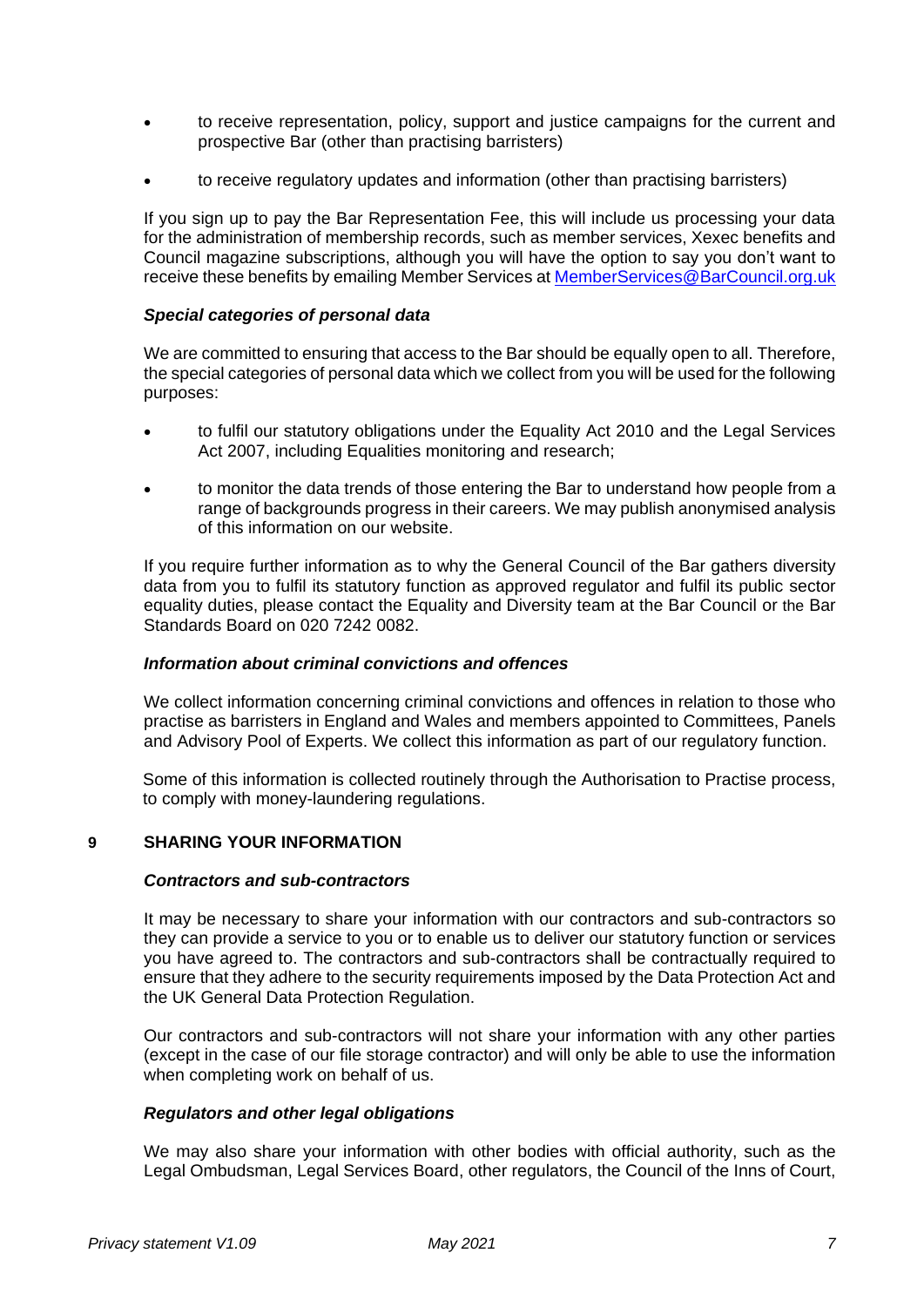Queens Counsel Appointments, Judicial Appointments Commission and the Office of the Immigration Services Commissioner, HM Revenue and Customs (HMRC) and with other organisations where we have a legal obligation to share the information with them or where there is a legitimate legal basis to do so.

Where we carry out statutory 'interventions' we will do this in association with Intervention Agents (who are firms of solicitors) with whom BSB will share the data concerned.

We may share information about barristers and BSB entities who conduct work under the Money Laundering Regulations, where:

- regulatory action has taken place which has resulted in their suspension, or
- regulatory action has commenced and there is a clear public interest for sharing information at an early stage, or
- a Suspicious Activity Report has been filed.

Names of individuals and organisations may be loaded onto the Shared Intelligence System (SIS), which is a secure electronic platform hosted by the FCA and only available to participating organisations that subscribe to SIS, including regulatory bodies. Upon request, relevant information may be shared with a SIS member that is a supervisory authority, the Treasury, any law enforcement authority or an overseas authority as defined in the Money Laundering Regulations in line with Regulation 52.

## *Other organisations*

We may from time to time share or receive information about you from other organisations, such as:

- the police for the purpose of detection and prevention of crime;
- organisations with a function of auditing and/or administering public funds for the purpose of detection and prevention of fraud;
- the Inns of Court in order to keep their records' up to date and facilitate your relationship with them;
- HM Courts and Tribunal Service (HMCTS) for the administration of the Court ID Cards scheme;
- Bar Mutual Indemnity Fund;
- Authorised Education and Training Organisations (AETOs);
- if you elect to make a pro bono donation, we will share your contact details and details of your donation with Advocate (previously the Pro Bono Unit); or
- if you provide consent, we may share your information with a third-party organisation for marketing purposes.

We have various memoranda of understanding and/or data sharing protocols with many of these organisations, including the Inns of Court and Council of the Inns of Court, the Legal Ombudsman, the Bar Mutual Indemnity Fund, HMCTS and the AETOs. Memoranda of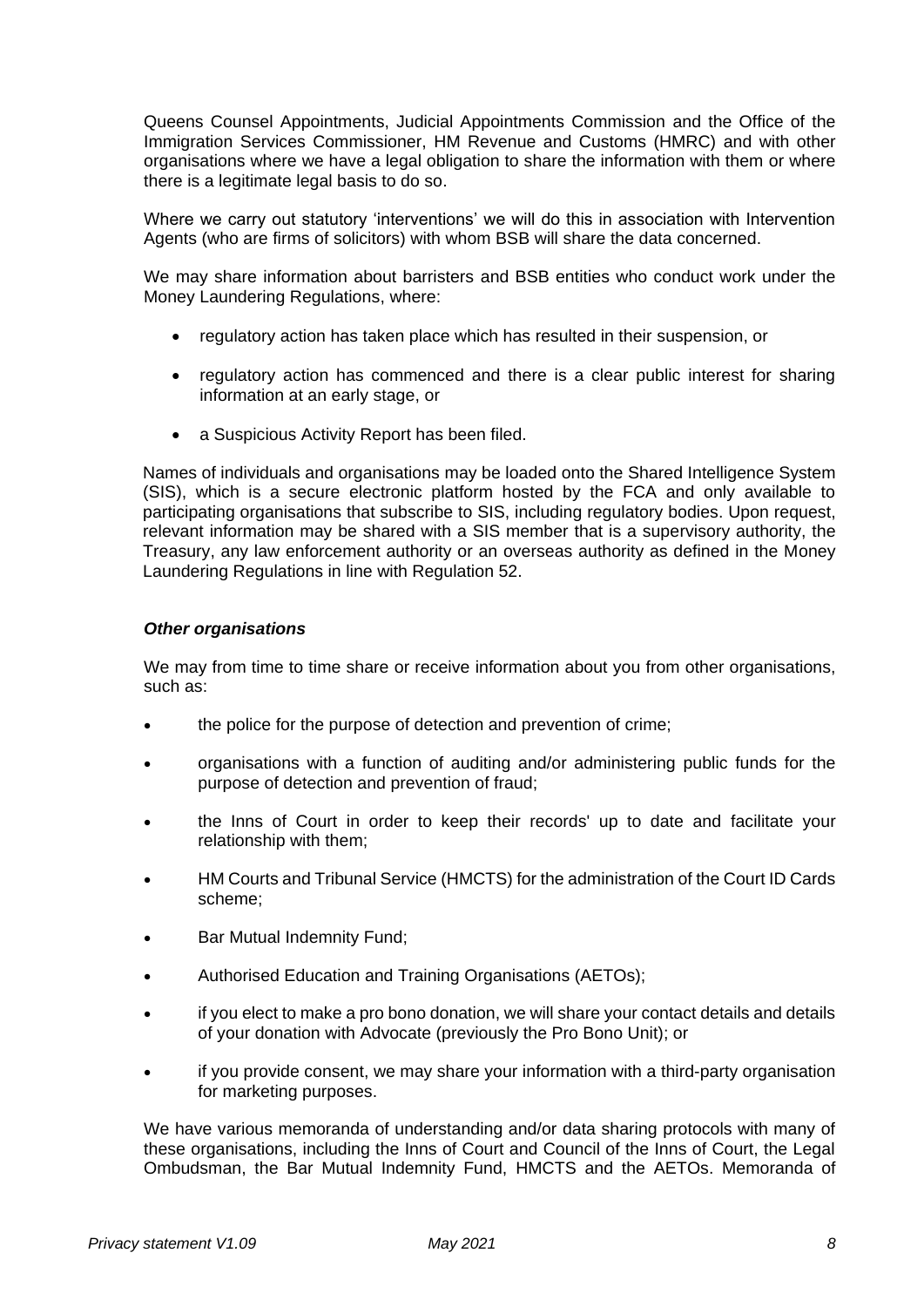Understanding can be found at: [https://www.barstandardsboard.org.uk/about-us/working](https://www.barstandardsboard.org.uk/about-us/working-with-others.html)[with-others.html.](https://www.barstandardsboard.org.uk/about-us/working-with-others.html) For further information on any agreements not published on the website, email Privacy@BarCouncil.org.uk

### *The public*

If you are a qualified barrister, some of your personal data (as defined in the Bar Standards Board Handbook) is publicly accessible via the Barristers' Register webpage.

If you apply for, and are granted, a waiver from any BSB Handbook rules, we will confirm that a waiver has been granted to a member of the public who requests it.

If you are a member of a Committee, Panel, or Advisory Pool of Experts, some of your personal data is publicly accessible and/or on the BSB or Bar Council website.

### **10 TRANSFERRING YOUR INFORMATION ABROAD**

If you are a qualified barrister, your personal data (as defined in the Bar Standards Board Handbook) is accessible internationally via the Barristers' Register webpage.

If you are a member of a Committee, Panel, or Advisory Pool of Experts, your personal data is accessible internationally on the BSB or Bar Council website.

Pearson VUE store data they hold on behalf of the Bar Standards Board in the United States. This arrangement is covered by Standard Contractual Clauses.

#### **11 SECURITY OF YOUR PERSONAL INFORMATION**

The information that you provide will be stored securely on our electronic systems. Our security measures and procedures reflect the seriousness with which we approach security and the value we attach to your information. These measures and procedures are audited and reviewed.

Only relevant members of staff will have access to the information you provide to us. Those members of staff will have received appropriate data protection training.

Any payment transactions will be encrypted (using SSL technology).

### **12 CAN WE USE YOUR INFORMATION FOR ANY OTHER PURPOSE?**

In limited circumstances we may use your information for a purpose other than those set out in this policy. If we intend to do so, we will provide you with information relating to that other purpose before using it for the new purpose.

#### **13 STORING YOUR INFORMATION AND DELETING IT**

In accordance with the General Council of the Bar obligations under the Data Protection Legislation, the Council shall only retain personal data for as long as is necessary for the legitimate purposes for which the personal data is processed. This includes information provided to the General Council of the Bar, or a third party on our behalf, for research purposes.

When those purposes come to an end, the General Council of the Bar shall securely delete the personal data unless the retention of the personal data is required for archiving purposes which are in the public interest, scientific or historical research purposes or statistical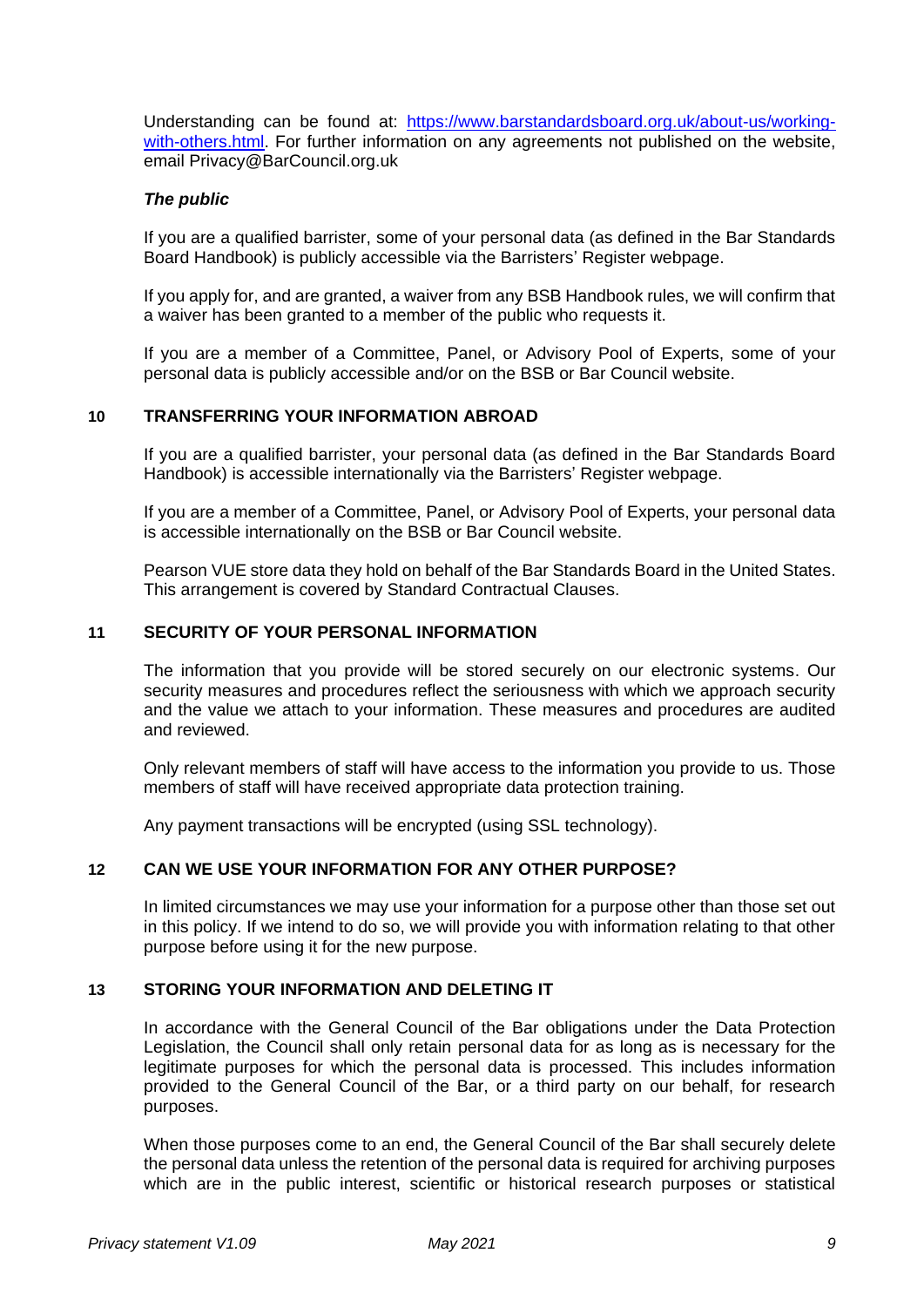purposes in accordance with Article 89(1) of the UK GDPR or other applicable provisions under the Data Protection legislation.

When one of the above situations arise, we will review the information which we hold concerning you and determine whether there are any legal reasons why we need to continue holding that information. Once the identified purpose comes to an end, unless there is another identifiable purpose for which it is necessary to hold on to your information, we will delete your information.

If you provide information for research purposes, at the end of the research project the information will be deleted or kept in an anonymised or pseudonymised format unless you are specifically notified otherwise.

If you would like further information about our data retention and disposal schedule then please contact [Privacy@BarCouncil.org.uk](mailto:Privacy@BarCouncil.org.uk)

## **14 YOUR RIGHTS**

In relation to the information which we hold about you, you are entitled to:

- see a copy of the information;
- ask us to rectify the information where it is inaccurate or is incomplete. If we agree the information is inaccurate or incomplete and make the rectification, we will inform any recipients of the information of the change, where possible;
- ask us to erase the information, but we will not be able to comply where we hold your information to fulfil our statutory regulatory and representative obligations;
- ask us to restrict what we do with your information, but there are a number of exemptions relating to this right;
- object to our use of your information and ask us to stop that use, in certain circumstances; and
- instruct us to provide you with the information we hold about you in a structured and commonly used format or transmit that information directly to another organisation.

Our obligations to comply with the above rights are subject to certain exemptions.

Where we are using some of your information because you have provided your consent to that use, you are entitled to withdraw your consent at any time. The lawfulness of our use of your information before consent was withdrawn is not affected. You can do this by writing to the Records Office at 289-293 High Holborn, London WC1V 7HZ or by emailing [Records@BarCouncil.org.uk.](mailto:Records@BarCouncil.org.uk)

For more information on your rights and how to exercise them, and on how to complain about how we are processing your personal data, see our Procedure on Data Subjects' Rights and Complaints [link]

You also have the right to complain to the Information Commissioner's Office (the "ICO") if you are not satisfied with the way we use your information. You can contact the ICO [-](mailto:-) see <https://ico.org.uk/global/contact-us/> for details.